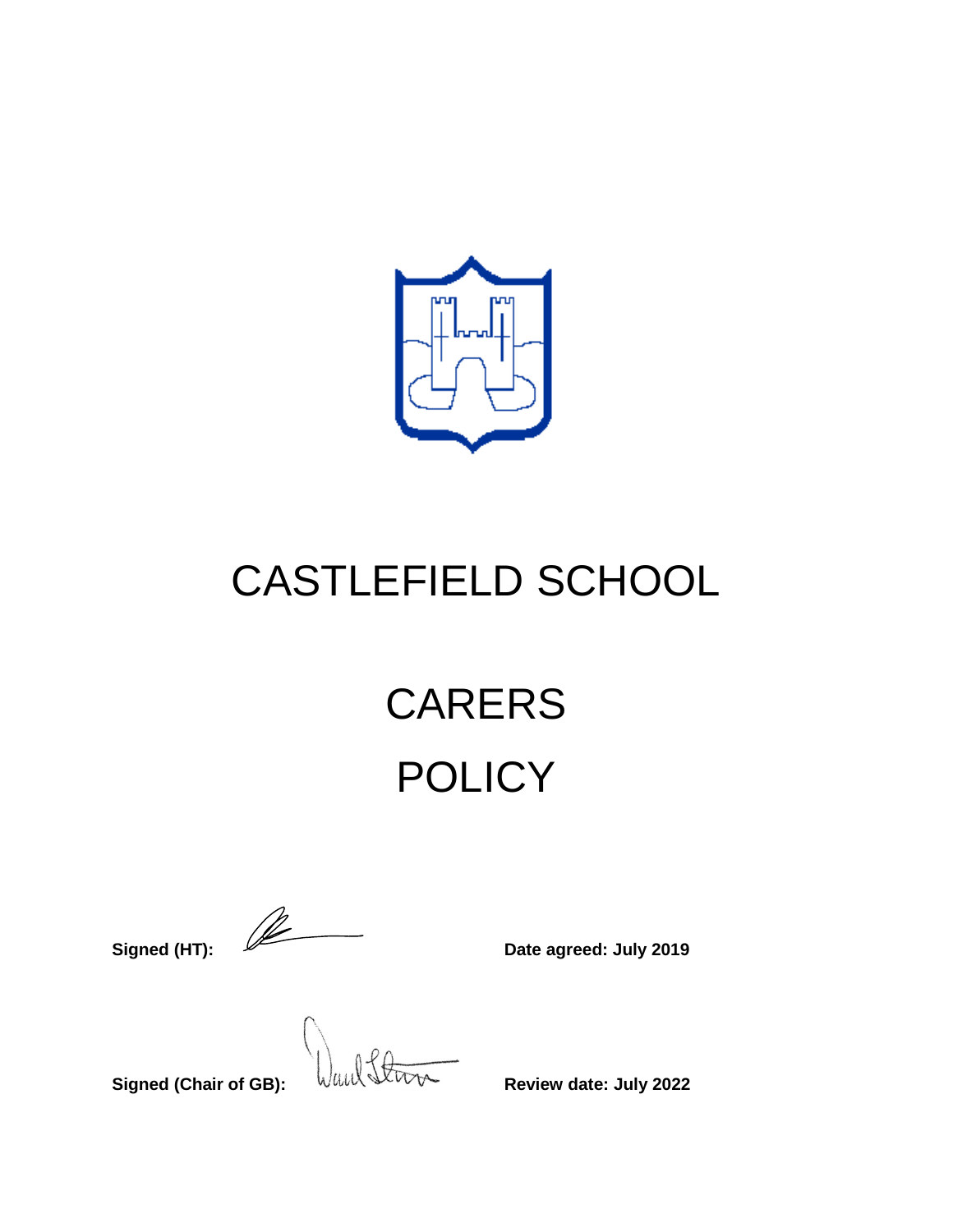## **CONTENTS**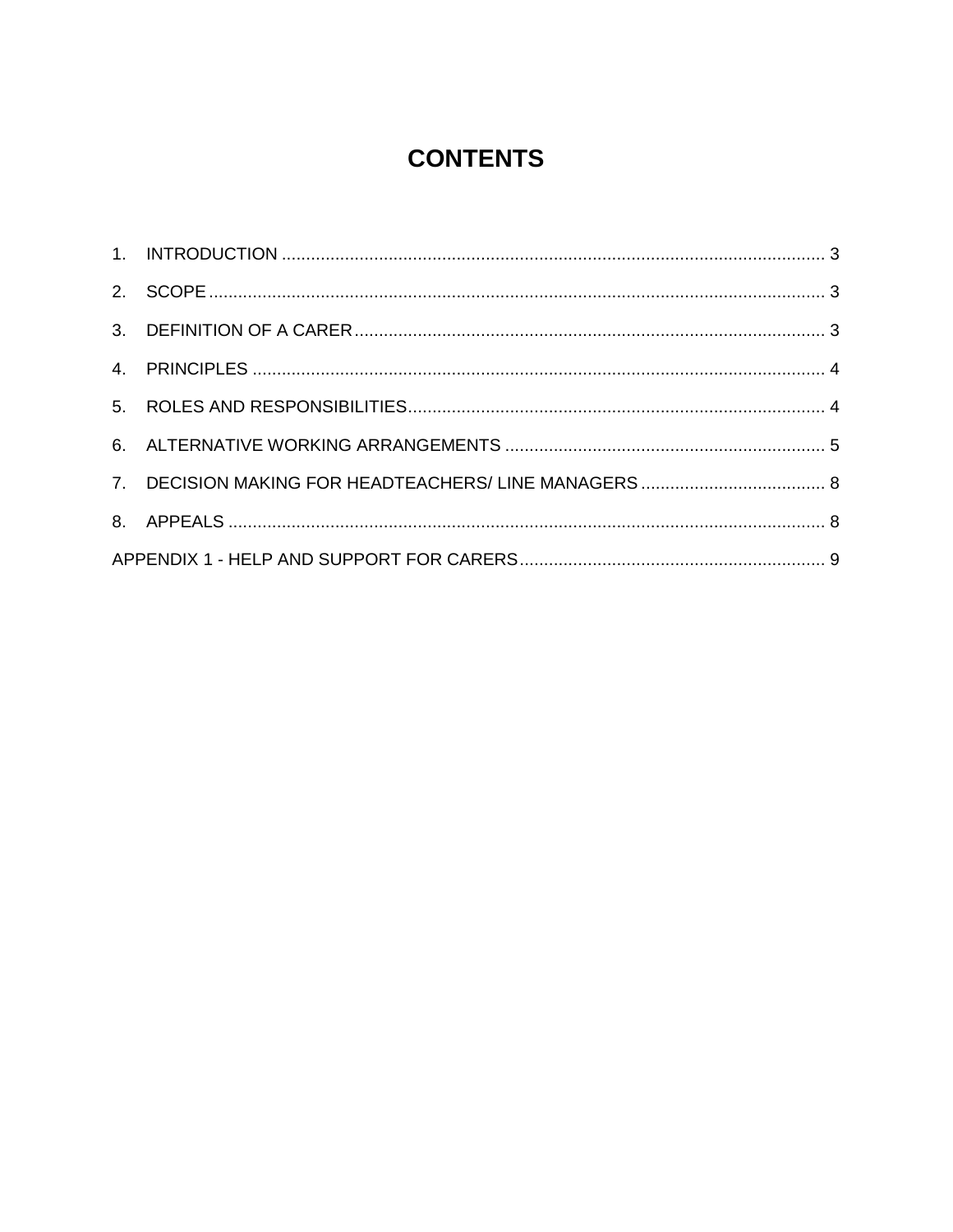## **BUCKINGHAMSHIRE COUNTY COUNCIL CARERS' POLICY & PROCEDURE - FOR SCHOOLS**

#### <span id="page-2-0"></span>**1. INTRODUCTION**

- 1.1 This document sets out the School's policy and procedures for their employees who are also Carers. Its purpose is to establish clear guidelines so that employees are aware of the support and information that is available, especially at a time in their lives that can be challenging.
- 1.2 The health and well-being of our employees is of great importance and the School is aware of the associated positive benefits of supporting employees during difficult periods in their working life.
- 1.3 The School also recognises the importance of work-life balance and the aim of this policy is to provide employees with a range of flexible working options, which is their statutory right, provided they meet the relevant criteria.

#### <span id="page-2-1"></span>**2. SCOPE**

2.1 The policy and procedure set out in this document applies to all Teachers on Teachers' Pay and Conditions and Schools' based staff on Bucks Pay Employment Conditions.

#### <span id="page-2-2"></span>**3. DEFINITION OF A CARER**

A Carer is someone who, without payment, provides help and support to any adult or child who could not manage without their help. This could be due to their age, physical or mental illness, addiction, frailty or disability.

The person being cared for may live at the same address as the employee. However, it may be the case the employee will provide care for a relative, friend or neighbour who does not live with them.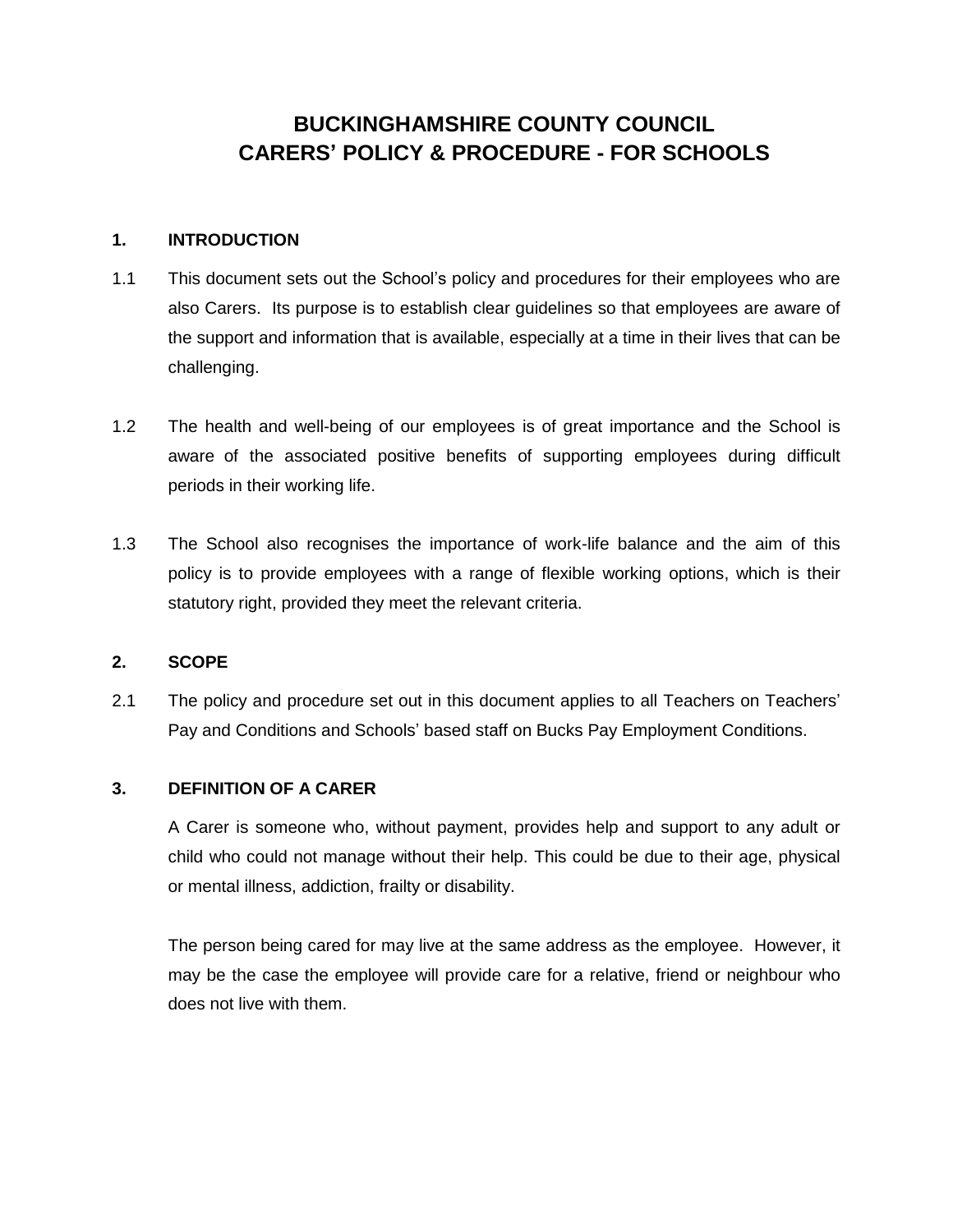#### <span id="page-3-0"></span>**4. PRINCIPLES**

- 4.1 The policy and procedures contained within this document is founded on the following principles:
	- To encourage Headteachers/line managers to take positive action in supporting individual well-being, as well as taking a sensitive and supportive approach towards employees who have caring responsibilities
	- To provide Headteachers, line managers and employees with clear guidelines on alternative working and leave arrangements for Carers and to maintain consistency across the School
	- To assist employees in achieving a balance in their work and home life
	- To retain the skills and knowledge within the School
	- Not to discriminate against any individual in the application of this policy and procedure on prohibited grounds e.g. on grounds of gender, trans-gender, race, caste, trade union activities, disability, age, sexual orientation, part-time work status or religious belief.

#### <span id="page-3-1"></span>**5. ROLES AND RESPONSIBILITIES**

#### 5.1 **Chair of Governors will:**

 Review a request from a Headteacher/line manager for any flexible working or leave arrangements

#### 5.2 **The Headteacher/line manager will:**

- Have the authority to approve a request for flexible working and leave arrangements
- Direct their own request to the Chair of Governors
- Assess the request for an alternative working pattern or leave in a sympathetic, supportive and confidential manner. Refer to the Toolkit for more guidance
- Agree the request or arrange a meeting with the employee to discuss their application within 28 working days of the initial request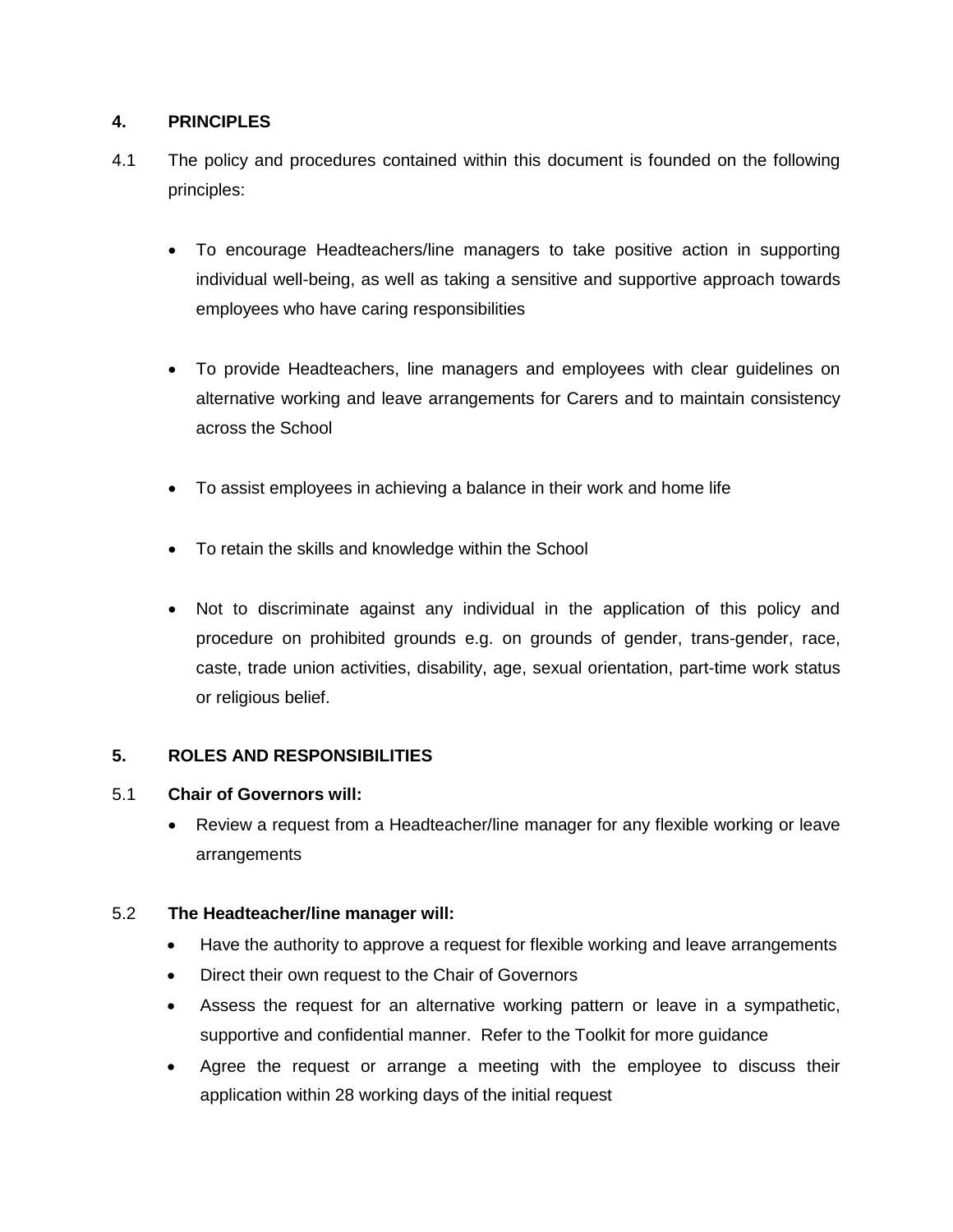- Be required to be consistent in their approach towards employees whilst taking into account the needs of the School
- Consider how the potential new working arrangements will fit into the existing working day
- Contact the HR Service Desk for any complex queries before making the final decision, where applicable
- Advise the employee about the appeals process, where applicable
- Update the relevant system when Carers' Leave is being taken and in accordance with Section 6.2.1. Advise any relevant parties where the change has an impact
- Advise the remaining members of the team accordingly, if appropriate

#### 5.3 **The Employee will:**

- Be encouraged to advise their Headteacher/line manager about their caring responsibilities at the earliest opportunity. This will provide time to consider the different types of flexible working arrangements that are available
- Have a right to be accompanied and/or represented by another employee or a Trade Union Representative, at a meeting with the Head Teacher/line manager, to consider the application. It is the employee's responsibility to arrange for representation. There is no obligation for a colleague to act as a representative but they can choose to if they wish
- Look into the types of flexible working options (Section 6) that are available and think about what option suits their circumstances
- Need to meet the criteria before applying for flexible working or Carers' leave
- Need to be aware that any long term reduction in hours will alter their terms and conditions and some benefits may be affected (for example, pension, redundancy calculation, leave entitlement)
- Complete the Application for Leave of Absence form, in the Model Leave of Absence Policy, for short term requests
- Complete a Flexible Working Application form (refer to Right to Apply for Flexible Working Policy for Schools) for a long term request

#### <span id="page-4-0"></span>**6. ALTERNATIVE WORKING ARRANGEMENTS**

#### 6.1 **Statutory Rights**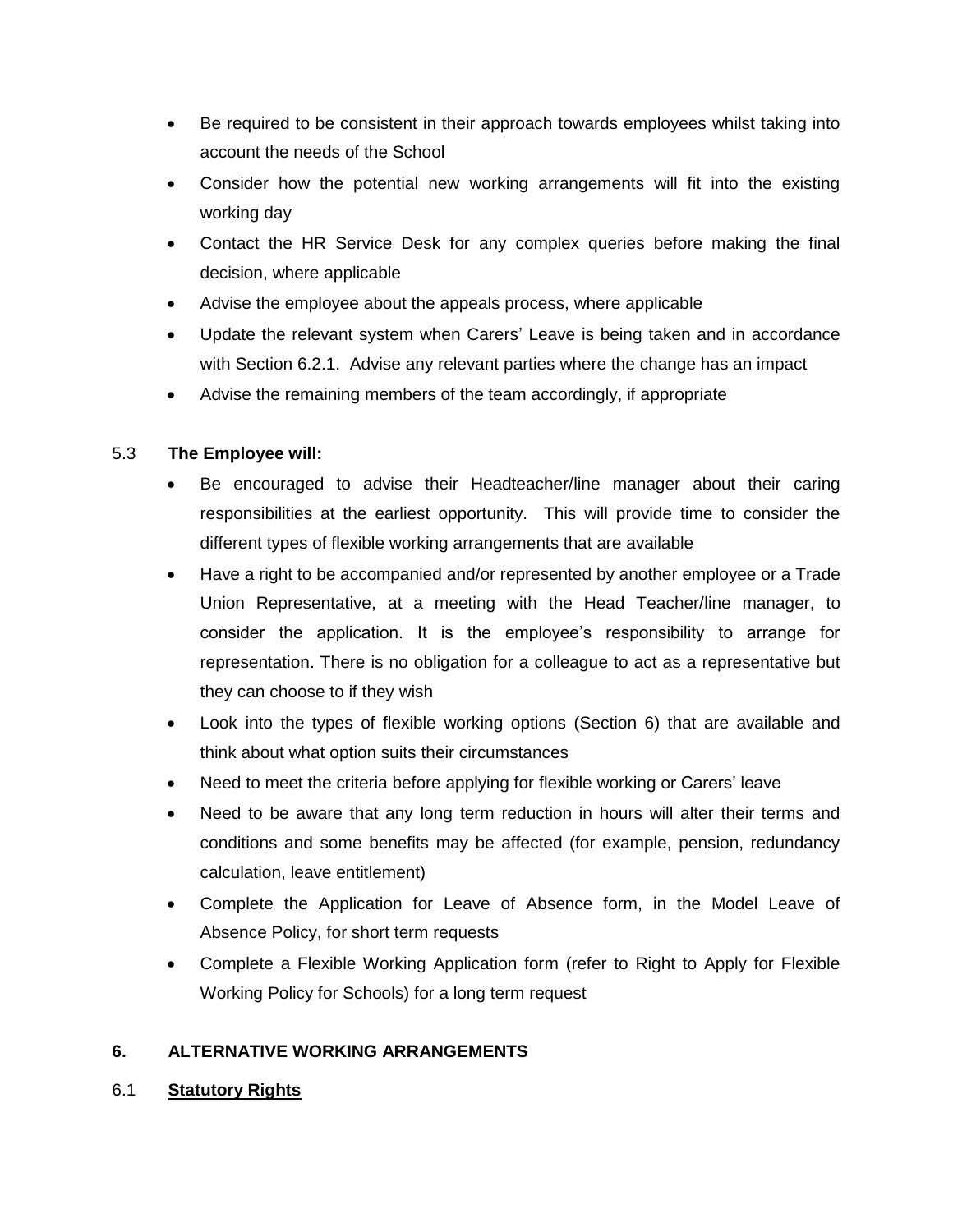Employees with 26 weeks' continuous service or more at the time of applying have a statutory right to request flexible working. An employee can only make a statutory request once in any 12 month period.

Refer to the Right to Apply for Flexible Working Policy for Schools available on Schoolsweb for further details.

All arrangements will be subject to the business needs of the School and agreed at the discretion of the Headteacher/line manager. There is no automatic right to have alternative working arrangements agreed.

#### 6.2 **Short-Term Arrangements**

Short term requests can be agreed locally and listed below are a few of these options. The list is not exhaustive:

#### 6.2.1 **Carers Leave**

Employees with 26 weeks' continuous service can request up to 5 working days' unpaid leave per annum (pro rated for part-timers). There is a maximum allowance of 13 weeks' unpaid leave which will run for the duration of an individual's employment. This request is to be agreed at the discretion of the Headteacher/line manager and recorded as Carers' Leave accordingly.

#### 6.2.2 **Parental Leave**

Parental leave is available to parents of a child up to the age of 18 to look after their child's welfare. Employees with 1 year's continuous service are entitled to 18 weeks' unpaid parental leave for each child born or adopted. Parental leave is unpaid and must be taken by the 18th birthday of the child. Refer to the Parental Leave section and Section 4 of Bucks Pay Employment Conditions on Schoolsweb for further information.

#### 6.2.3 **Flexible Working Patterns (up to a maximum of 4 weeks)**

For a short period of time, and in line with business needs, an employee can request to work alternative hours until the arrangements for caring have been resolved. Examples could be to alter an individual's start and finish time or rearrange rotas/timetabled duties, where this is practicable. In this instance, it is recommended that the Headteacher/line manager reviews fortnightly.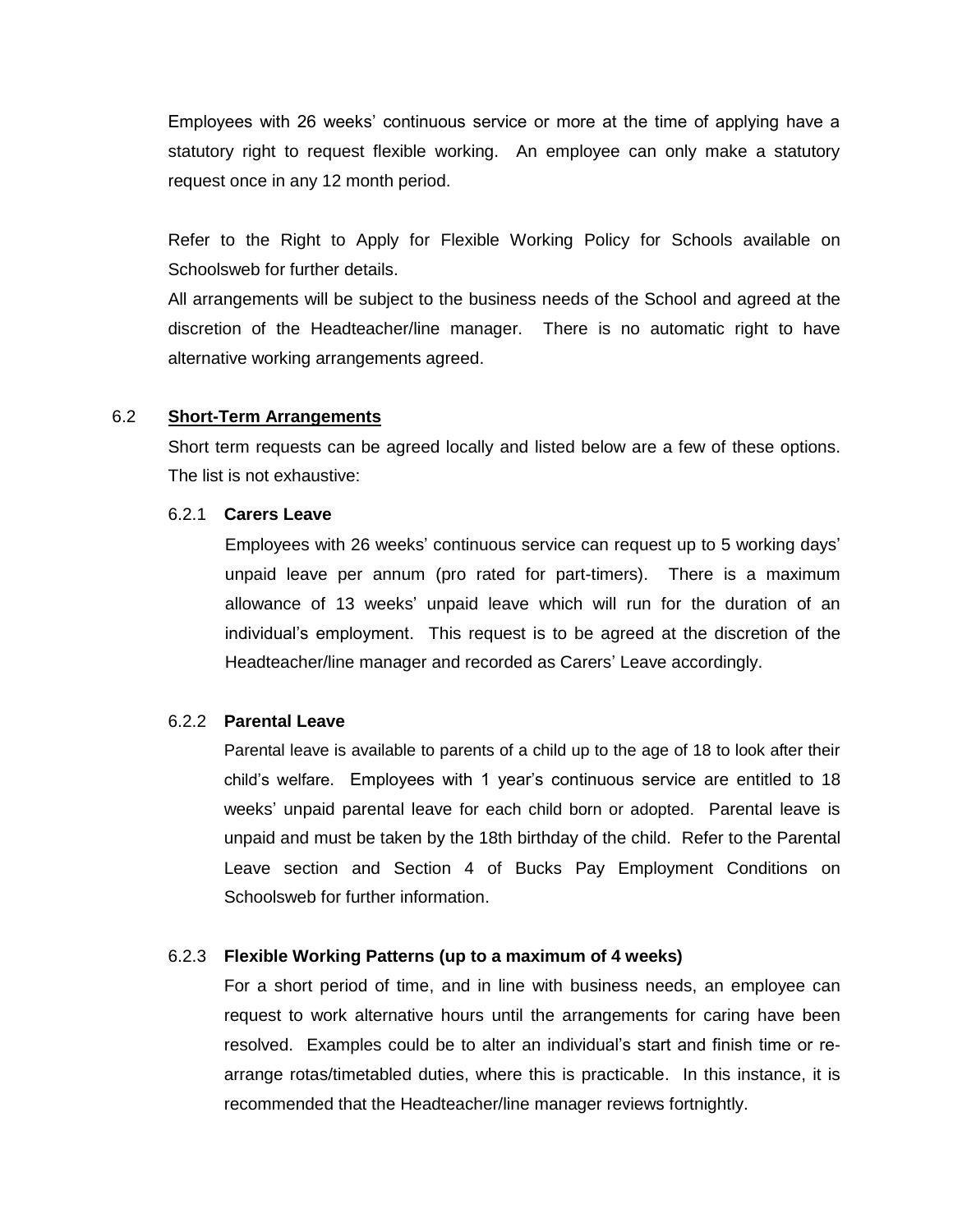#### 6.2.3 **Compassionate Leave**

The Model Leave of Absence Policy defines the leave that can be taken and whether it is paid or unpaid. It states:

"The Governing Body will normally apply a limit of 5 days discretionary leave with pay per annum, although additional time (either with or without pay) may be granted in exceptional circumstances."

To use this right to time off, the employee must inform their Headteacher/line manager at the earliest opportunity.

#### 6.3 **Long-Term Arrangements**

There are a range of flexible working arrangements that may be available to support an employee with caring responsibilities. Employees should have a minimum of 26 weeks' continuous service within the School, from the date of the application, before a request for flexible working can be considered.Listed below are a few examples of long term options, the list is not exhaustive:

- Flexible Working Patterns
- Temporary Reduction in Hours
- Part-Time Hours
- Job Sharing
- Term Time Working (applicable to those employees on a 52 week contract)
- Remote Working, where appropriate

Employees must be advised that any long term changes to their working pattern will alter their existing terms and conditions. It may also affect some of their benefits, e.g. pension, leave entitlement, redundancy calculation.

Flexible working requests will be considered by the Headteacher/line manager and in accordance with the Employment Rights Act 1996 and the Flexible Working Regulations 2014. Refusal of such a request will be based on the needs of the School and the business reasons will be put in writing. For full details, see the Right to Apply for Flexible Working Policy for Schools available on Schoolsweb.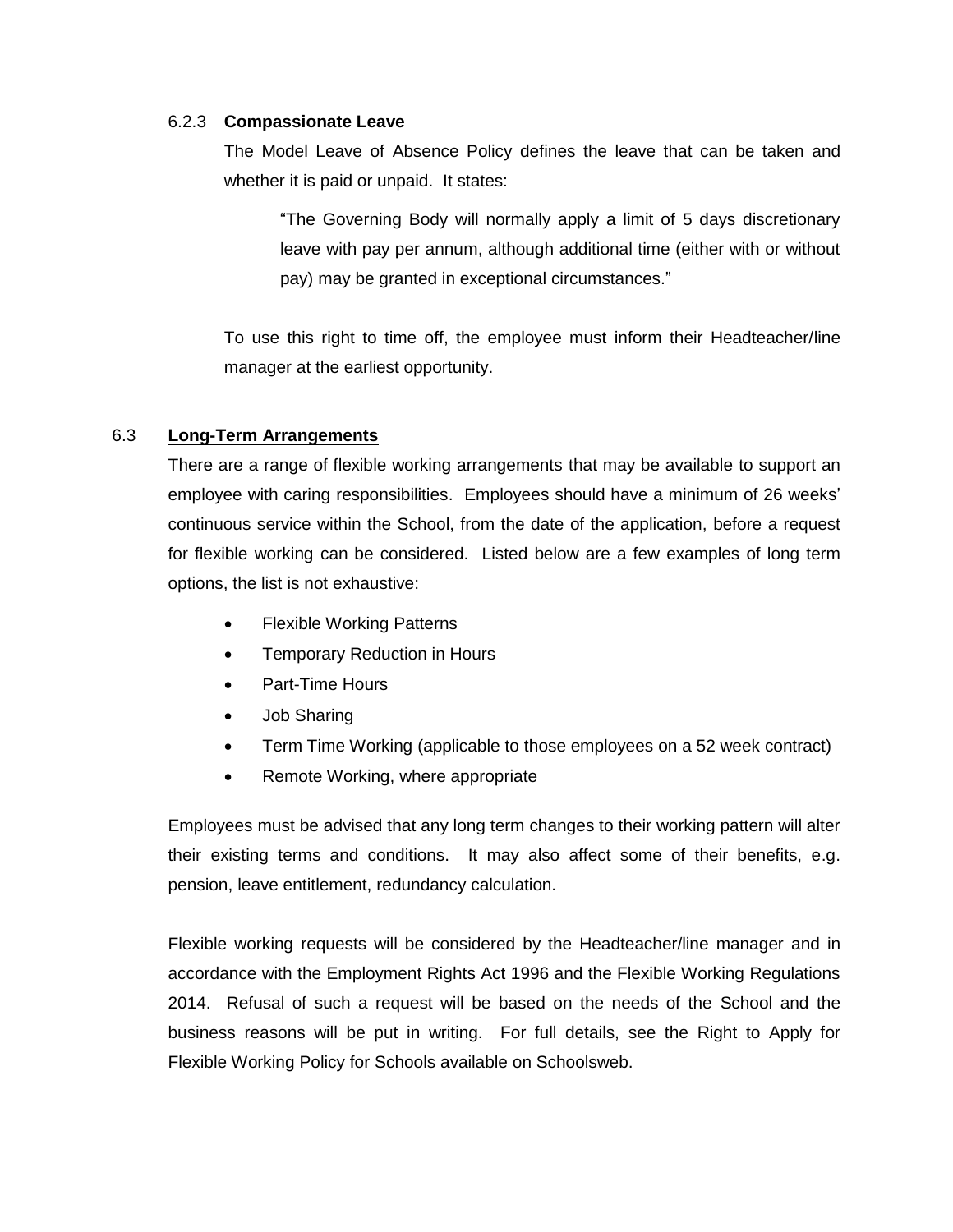#### 6.3.1 **Unpaid Leave**

In the case of caring for someone for longer periods of time, e.g. where a programme of treatment is likely to take 6 months, unpaid leave may be granted at the discretion of the Headteacher/line manager.

#### 6.3.2 **Annual Leave**

Where applicable, employees may be able to use a combination of unpaid leave and annual leave to help with their caring responsibilities. This arrangement will alleviate the financial burden if long periods of unpaid leave are being requested.

#### <span id="page-7-0"></span>**7. DECISION MAKING FOR HEADTEACHERS/ LINE MANAGERS**

Once a request for flexible working or leave has been received, the Headteacher/line manager should either approve it or arrange a meeting between the employee and the Headteacher/line manager to establish the full circumstances for the request within 28 working days.

Consideration should be given to the length of time an option is sustainable, look at alternative ways of undertaking tasks and responsibilities along with the needs of the School.

The decision will then be communicated to the employee within 14 working days of the meeting. For more details and guidance refer to the Carers' Toolkit.

#### <span id="page-7-1"></span>**8. APPEALS**

If an employee feels that a request for flexible working or leave has been unreasonably declined and a discussion with the Headteacher/line manager fails to resolve the issue, the employee may raise a grievance in accordance with School's Grievance Policy.